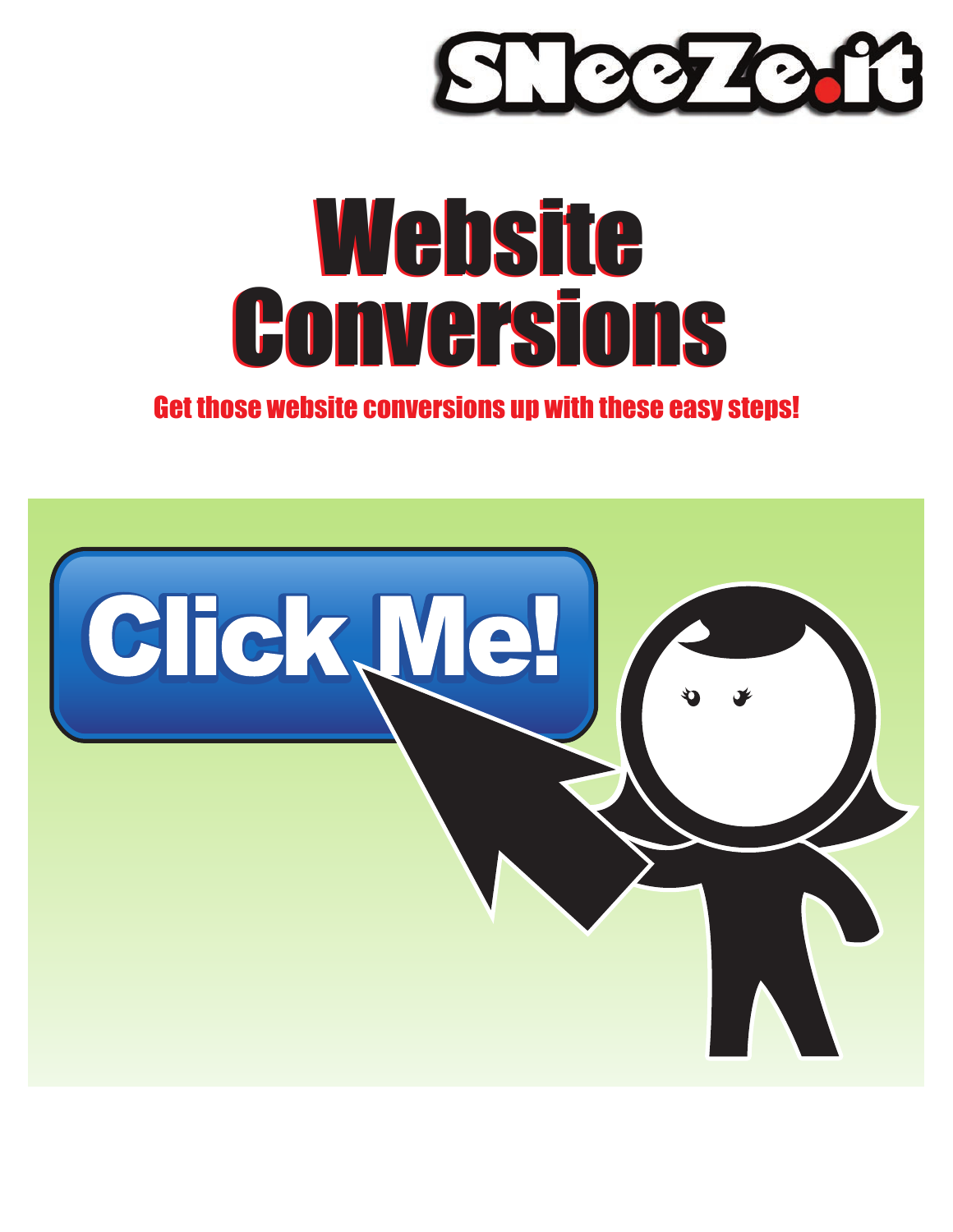

# **Author: David Steel**



Author, motivational speaker, and sought-after sales and social media coach, David Steel is one of the nation's leading experts on sales motivation and leveraging social media to increase sales.

Widely recognized for his ability to energize sales teams and drive revenue results, David works with businesses and C-level executives on social media and sales strategies. Follow him on Twitter at [@dsteel.](https://twitter.com/dsteel)

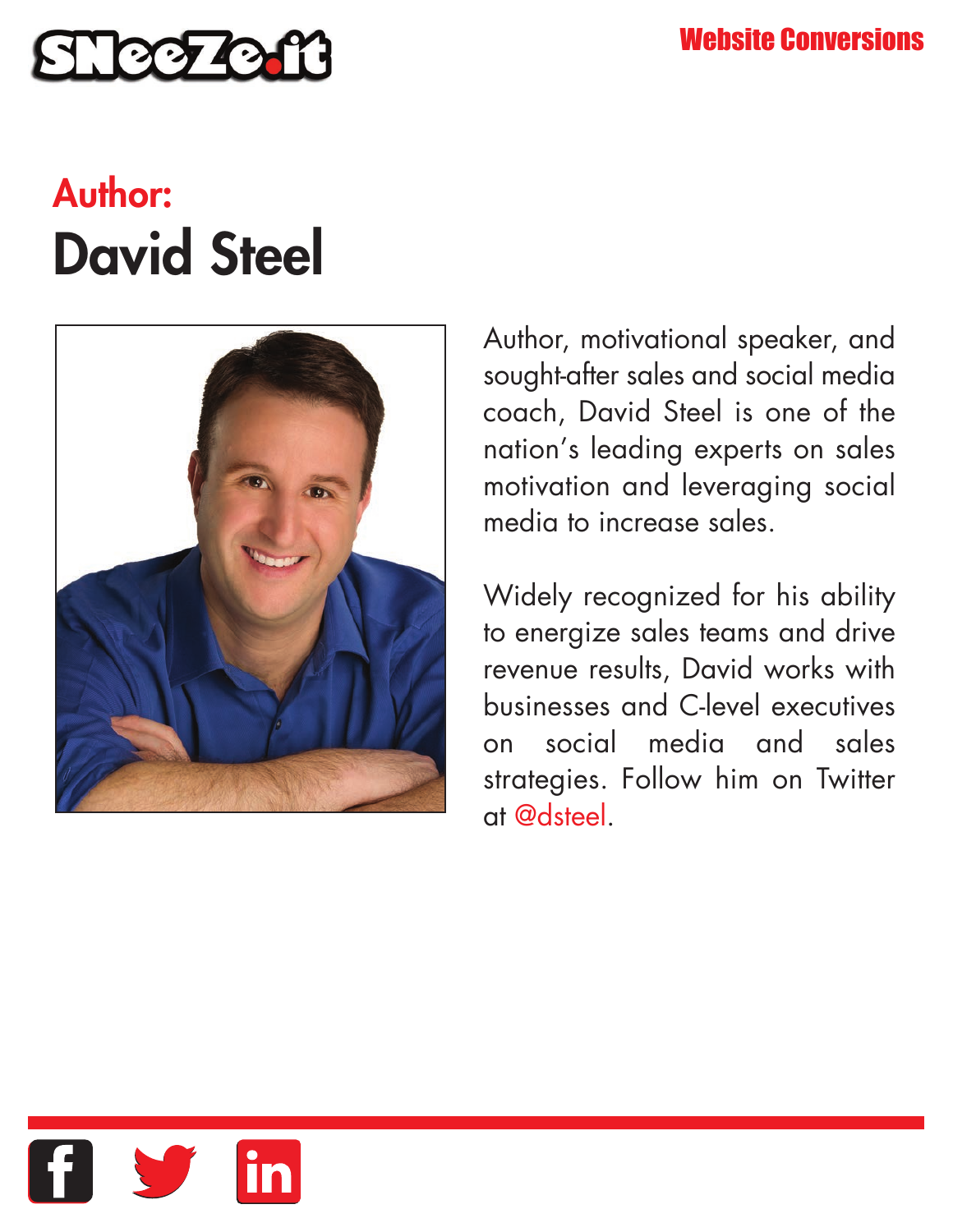

While shares, likes, and comments can make us feel warm and fuzzy inside, there's nothing like a conversion to show us that our online efforts are paying off. A conversion rate indicates the percentage of visitors that are taking action on a website, whether they are paying for a product, filling out a form, or downloading an eBook.

Getting more online conversions is actually not as difficult as you might think, though it does take a bit of diligence and patience. This eBook will show you what you need to do to attract prospective customers to take action on your website!

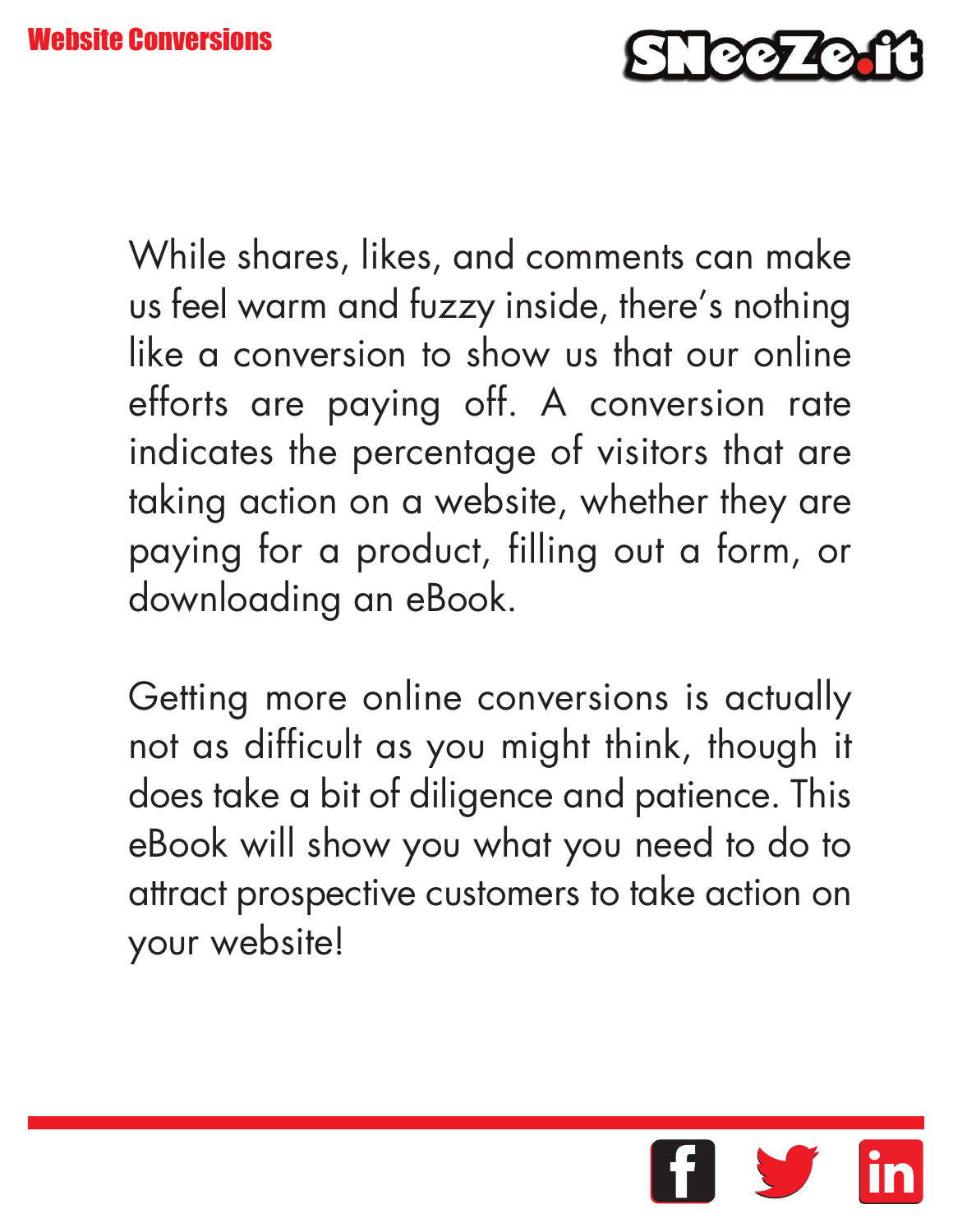

# Get the right people to come to your site

We've found that many of our clients are so (rightfully!) hung up on how many people are coming to their website that they often lose sight of the most important thing—getting the RIGHT people to visit. Anyone can bring direct traffic to a site, but what if you don't get a single lead?

Use search marketing to increase your qualified traffic and optimize the right keywords throughout your site. Using better keywords means users who are on your site stumbled in for a reason: they want what you are offering!

Which brings us to our next chapter…



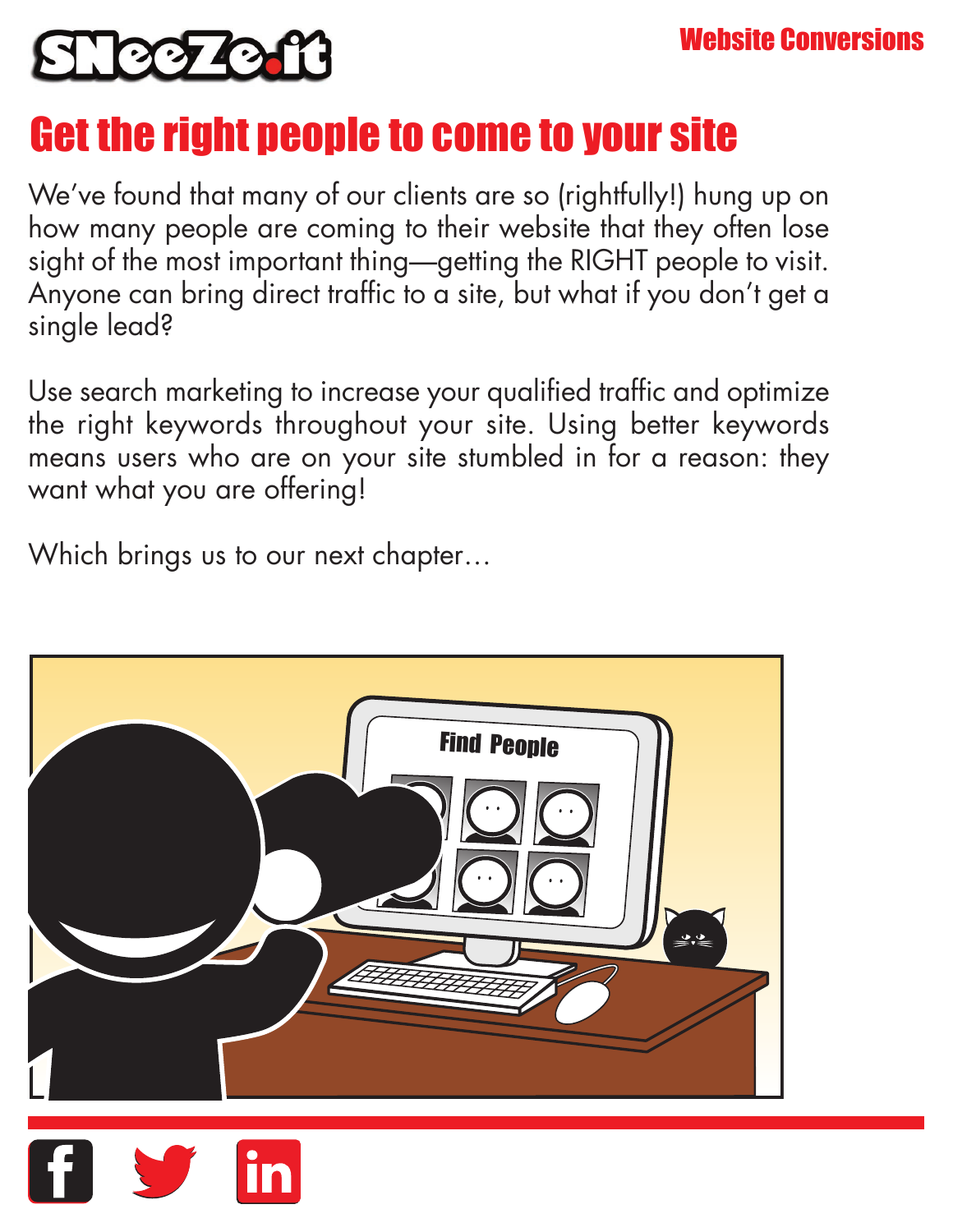

# Use the right keywords to get results

Here's an important tip that might make all the difference: use long-tail keywords (or longer, more specific phrases) that may be less common for a better ROI and higher conversion rates. Though your search volume will be less, you may have more hot leads with phrases like "[brand name] + [product] + for sale" OR "[brand name] + [product] + prices."

For example, if you are selling diaper bags, adding keywords to your campaign that say something like "diaper bags for moms for sale" might be better than simply "diaper bags" which will not bring you customers looking to make a purchase.



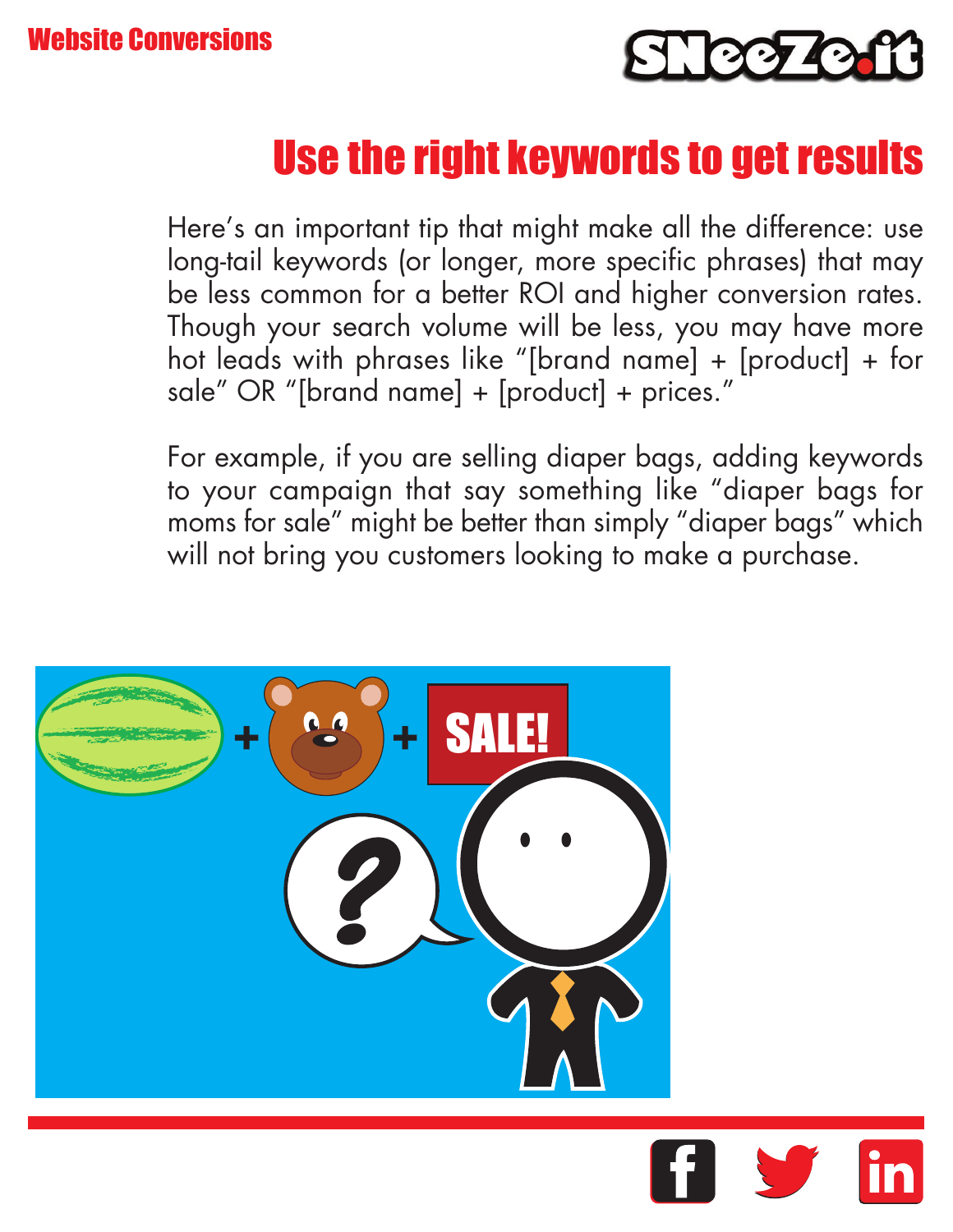

### Establish trust for your brand

The internet can be an incredibly scary place, and there are some customers out there who may not know you from Adam. It's important to instill confidence in those customers so they'll WANT to take action on your site.

#### **Here are just a few quick ways:**

- Make sure your shopping cart is secure. If a customer feels any kind of unease about making a purchase, chances are they'll leave as quickly as they came.
- Take videos of some of your employees and guide visitors through your operations by getting to know your team!

• Include customer testimonials on your website that are positive, encouraging, and from REAL people (if you don't have any yet, offer discount codes to anyone who has recently made a purchase as an added incentive to leave positive feedback).

• Add value proposition somewhere on your website, whether it's the fact that you've been in business for 20 years, your customer satisfaction rate, or the number of orders you've shipped.

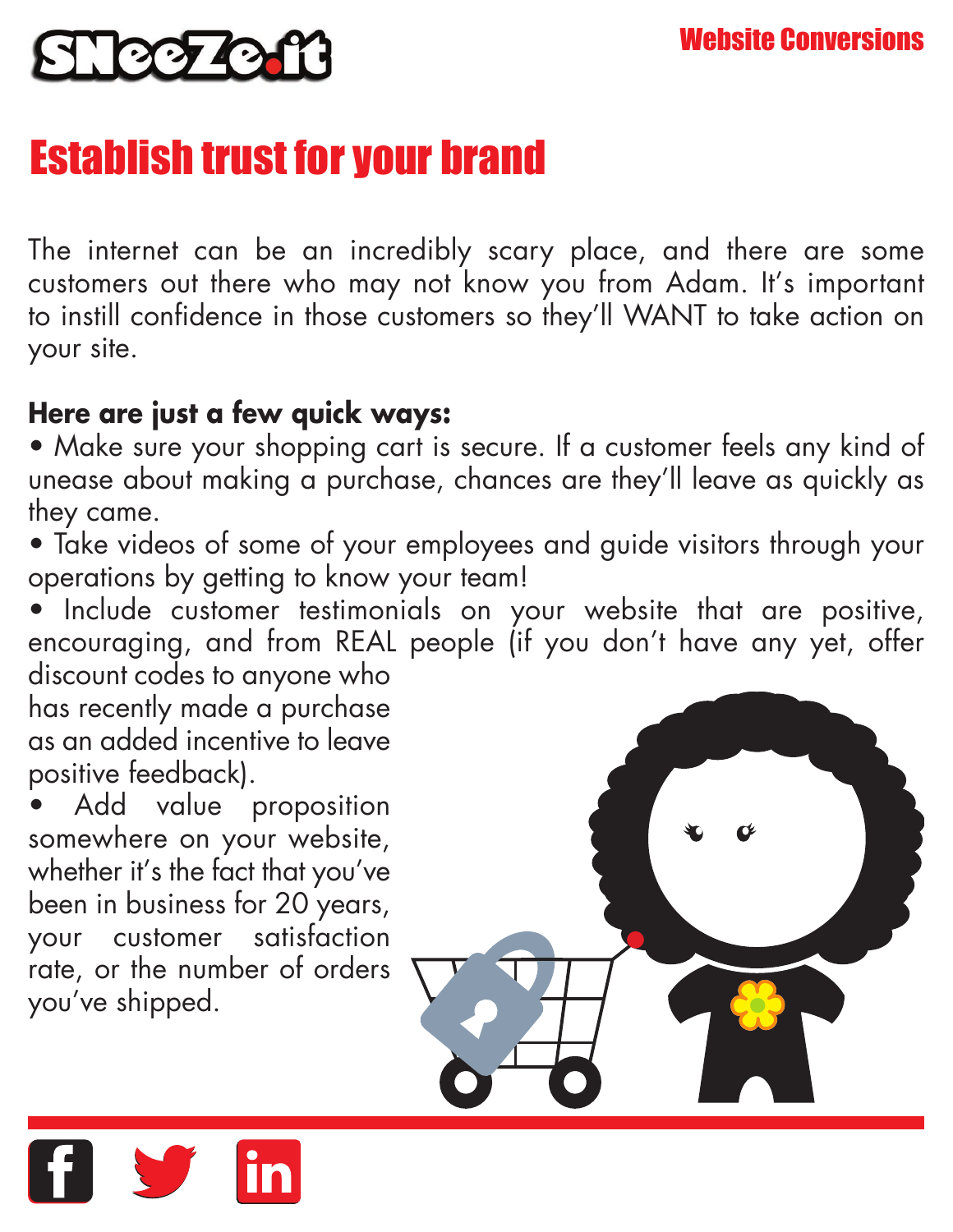

# Use design elements on your website that'll boost your conversion rate

In an age of declining attention spans, many of us are still attracted to bright, shiny objects. Here are a few things you can add to your site that will keep your visitors interested and clicking!

- Use the right colors and contrasts. For this, we suggest teaming up with an artist to show you complementary colors and the ones that will get your offer noticed.
- Use directional cues to point users to your call-to-action.
- Your call-to-action should be set apart from everything else on the page. Add a bubble around it or make it pop somehow so its message is clear: CLICK ME!



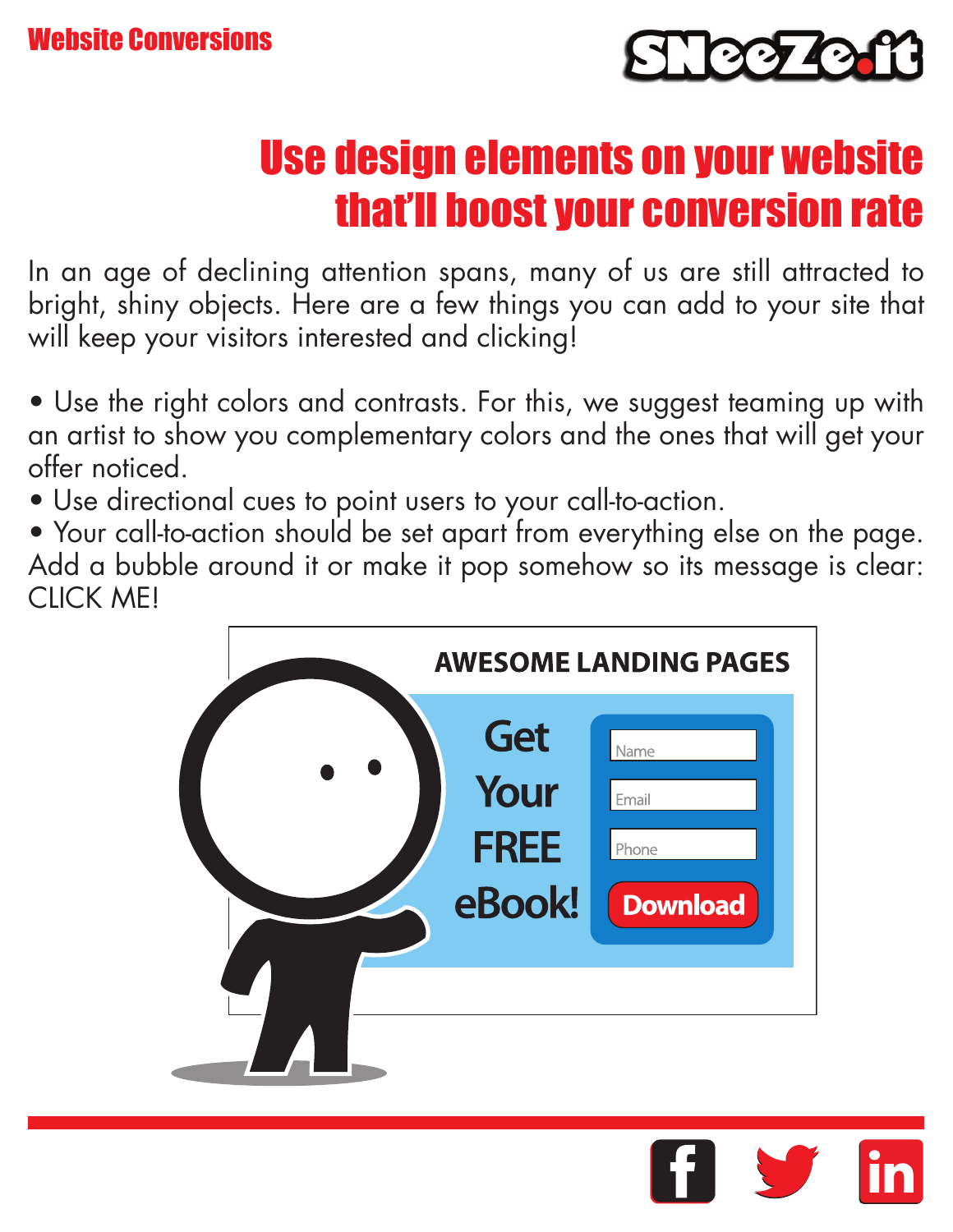

## Give your form-fill a makeover with these tips!

In a previous eBook about landing pages, we discussed the importance of A/B split testing to monitor visitor behavior and to measure what works best for your business. If, for example, your form page has a high bounce rate and not many visitors are actually filling it in, you could be making some crucial errors that are impacting your conversion rates. But fret not! This chapter guides you through the steps necessary to bring you form conversions.

#### **Tip #1: Use fewer form fields.**

While there isn't a magic number, anywhere from 3-5 fields should do the trick and will make a form more desirable to a customer who may be in a rush.

#### **Tip #2: Turn off the CAPTCHA!**

How many times have you stumbled upon a blog or website and tried repeatedly to enter in the CAPTCHA code? Remember how annoyed you were when you got it wrong? Don't put your customers through the same aggravation!



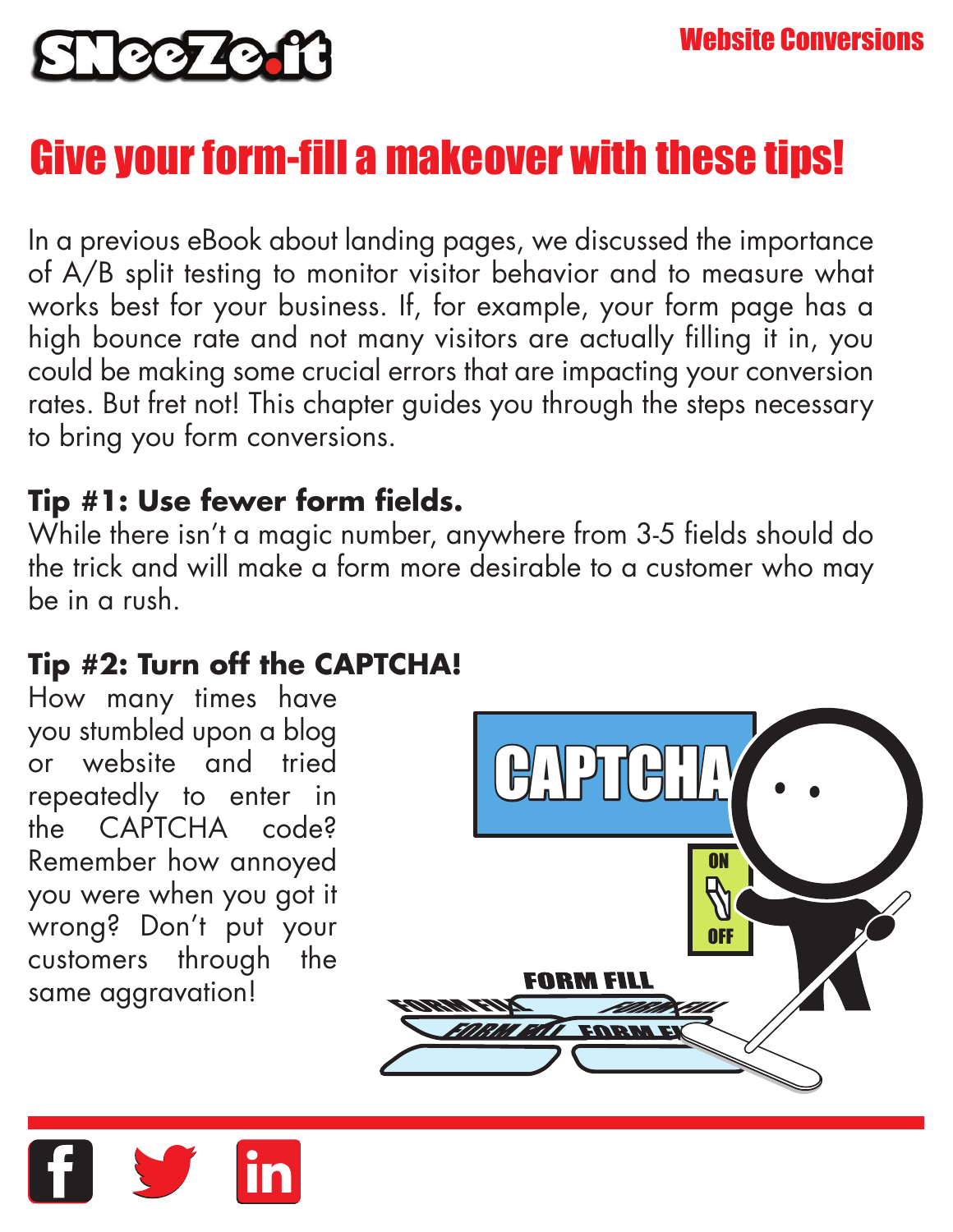

# Form-fill tips con't

#### **Tip #3: Include a privacy policy.**

This ensures your visitors that their personal information will not be sold to another party or used for anything other than the purpose of the form-fill. It's a good idea to include it somewhere by the email/phone number field.

#### **Tip #4: Mind your verbiage on your call-to-action.**

"Click here," "download," and "register" all tend to fare better than the very commonly used "submit." Make sure your call-to-action is easy to locate on the page and use attention-grabbing colors!

#### **Tip #5: Don't clutter the page.**

Give the form room to breathe and use an arrow or other directional if necessary. Also, form-fills that appear above the fold in the upper right-hand corner tend to do better!



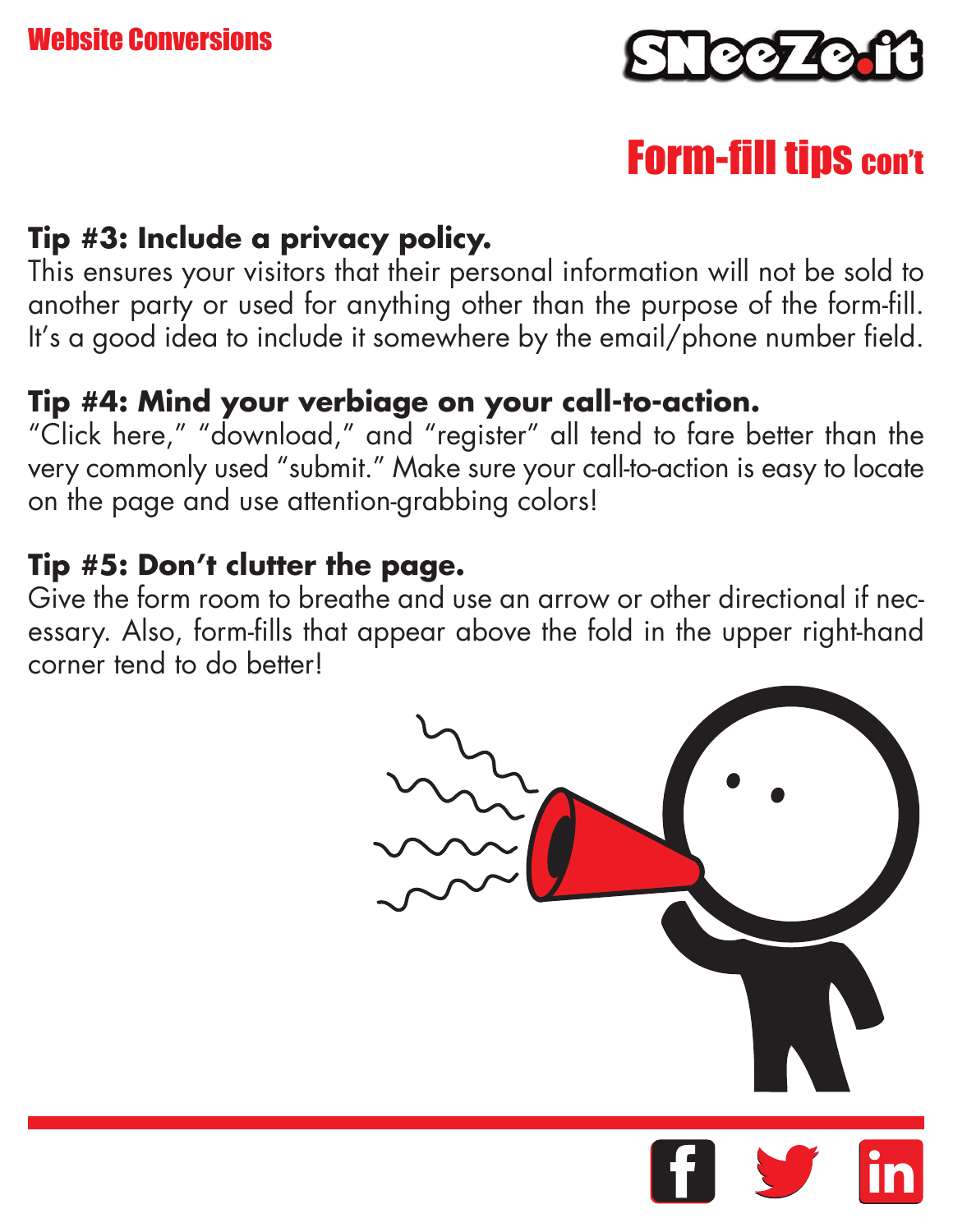

# A note about higher conversions for eCommerce sites

There are a variety of easy ways to make your products stand out online so customers will want to make a purchase. Here are just a few:

- Hire a professional photographer and use only high-quality photographs of your products.
- Include videos that show ordinary customers interacting or using your product. This has worked remarkably well for Zappos!
- Don't charge for shipping. With so many companies eating the cost of shipping, the market has become very competitive and you don't want to deter someone from making a purchase because of a flat rate shipping charge.
- Hire us to help you write engaging copy for your site that will entice users to make a purchase.